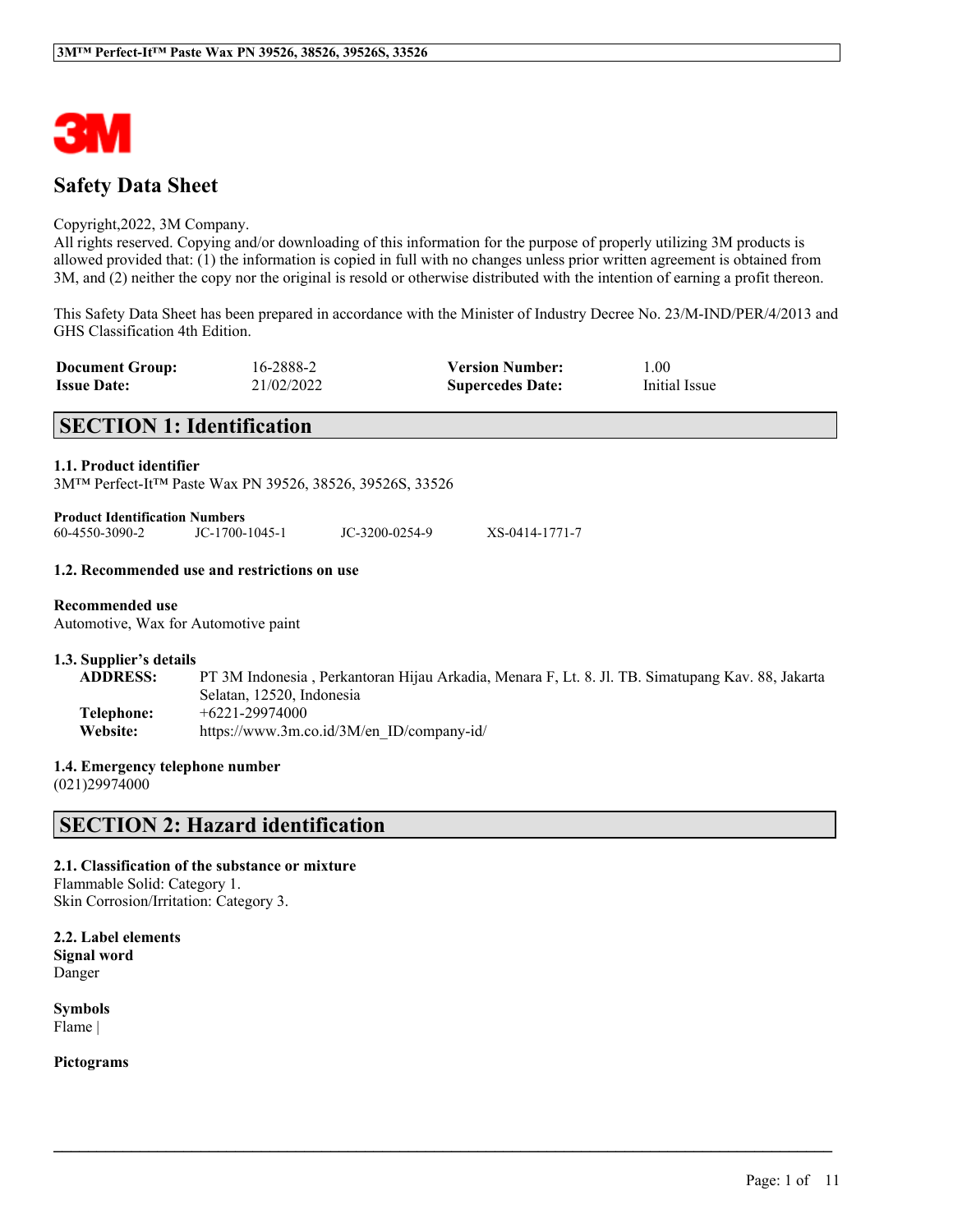

| <b>Hazard statements</b><br>H <sub>228</sub>                              | Flammable solid.                                                   |
|---------------------------------------------------------------------------|--------------------------------------------------------------------|
| H <sub>316</sub>                                                          | Causes mild skin irritation.                                       |
| <b>Precautionary statements</b><br><b>Prevention:</b><br>P <sub>210</sub> | Keep away from heat/sparks/open flames/hot surfaces. - No smoking. |
| <b>Response:</b><br>$P332 + P313$                                         | If skin irritation occurs: Get medical advice/attention.           |
| 2.3. Other hazards                                                        |                                                                    |

None known

# **SECTION 3: Composition/information on ingredients**

This material is a mixture.

| Ingredient                              | <b>C.A.S. No.</b>   | $\%$ by Wt     |  |
|-----------------------------------------|---------------------|----------------|--|
| HYDROTREATED HEAVY NAPHTHA              | 64742-48-9          | $15 - 40$      |  |
| (PETROLEUM)                             |                     |                |  |
| HYDROTREATED LIGHT PETROLEUM 64742-47-8 |                     | $15 - 35$      |  |
| <b>DISTILLATES</b>                      |                     |                |  |
| Carnauba Wax                            | 8015-86-9           | $10 - 30$      |  |
| Siloxanes And Silicones, Di-Me          | 63148-62-9          | 13<br>7 -      |  |
| Montan Wax                              | 68476-03-9          | $3 -$          |  |
| Synthetic Hydrocarbon Mixture           | <b>Trade Secret</b> | $\mathbf{I}$   |  |
| Silane Polymer with Siloxanes           | <b>Trade Secret</b> | 1.5<br>$0.5 -$ |  |

 $\mathcal{L}_\mathcal{L} = \mathcal{L}_\mathcal{L} = \mathcal{L}_\mathcal{L} = \mathcal{L}_\mathcal{L} = \mathcal{L}_\mathcal{L} = \mathcal{L}_\mathcal{L} = \mathcal{L}_\mathcal{L} = \mathcal{L}_\mathcal{L} = \mathcal{L}_\mathcal{L} = \mathcal{L}_\mathcal{L} = \mathcal{L}_\mathcal{L} = \mathcal{L}_\mathcal{L} = \mathcal{L}_\mathcal{L} = \mathcal{L}_\mathcal{L} = \mathcal{L}_\mathcal{L} = \mathcal{L}_\mathcal{L} = \mathcal{L}_\mathcal{L}$ 

# **SECTION 4: First aid measures**

#### **4.1. Description of first aid measures**

#### **Inhalation:**

No need for first aid is anticipated.

#### **Skin Contact:**

Wash with soap and water. If signs/symptoms develop, get medical attention.

# **Eye Contact:**

No need for first aid is anticipated.

#### **If Swallowed:**

No need for first aid is anticipated.

#### **4.2. Most important symptoms and effects, both acute and delayed**

No critical symptoms or effects. See Section 11.1, information on toxicological effects.

#### **4.3. Indication of any immediate medical attention and special treatment required**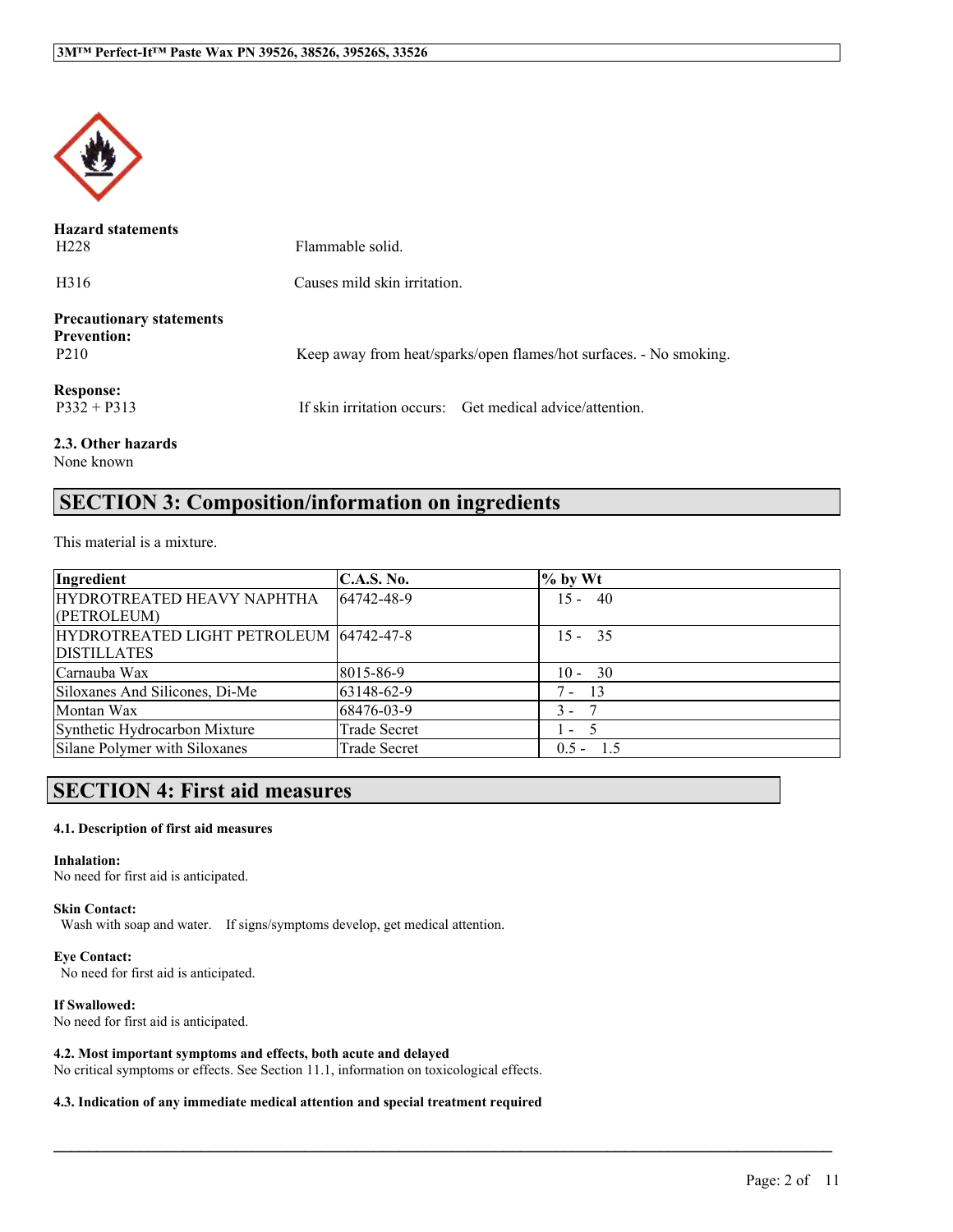#### Not applicable

# **SECTION 5: Fire-fighting measures**

#### **5.1. Suitable extinguishing media**

In case of fire: Use a fire fighting agent suitable for ordinary combustible material such as water or foam to extinguish.

## **5.2. Special hazards arising from the substance or mixture**

None inherent in this product.

#### **Hazardous Decomposition or By-Products**

**Substance Condition**

Carbon monoxide During Combustion Carbon dioxide During Combustion

#### **5.3. Special protective actions for fire-fighters**

Wear full protective clothing, including helmet, self-contained, positive pressure or pressure demand breathing apparatus, bunker coat and pants, bands around arms, waist and legs, face mask, and protective covering for exposed areas of the head.

# **SECTION 6: Accidental release measures**

#### **6.1. Personal precautions, protective equipment and emergency procedures**

Evacuate area. Eliminate all ignition sources if safe to do so. Keep away from heat/sparks/open flames/hot surfaces. - No smoking. Use only non-sparking tools. Ventilate the area with fresh air. Warning! A motor could be an ignition source and could cause flammable gases or vapors in the spill area to burn or explode. Observe precautions from other sections.

### **6.2. Environmental precautions**

Avoid release to the environment.

#### **6.3. Methods and material for containment and cleaning up**

Remember, adding an absorbent material does not remove a physical, health, or environmental hazard. Collect as much of the spilled material as possible using non-sparking tools. Place in a closed container approved for transportation by appropriate authorities. Clean up residue. Seal the container. Dispose of collected material as soon as possible in accordance with applicable local/regional/national/international regulations.

# **SECTION 7: Handling and storage**

# **7.1. Precautions for safe handling**

Keep out of reach of children. Keep away from heat/sparks/open flames/hot surfaces. - No smoking. Do not eat, drink or smoke when using this product. Wash thoroughly after handling. Avoid contact with oxidizing agents (eg. chlorine, chromic acid etc.) Wear low static or properly grounded shoes. To minimize the risk of ignition, determine applicable electrical classifications for the process using this product and select specific local exhaust ventilation equipment to avoid flammable vapor accumulation. Ground/bond container and receiving equipment if there is potential for static electricity accumulation during transfer.

 $\mathcal{L}_\mathcal{L} = \mathcal{L}_\mathcal{L} = \mathcal{L}_\mathcal{L} = \mathcal{L}_\mathcal{L} = \mathcal{L}_\mathcal{L} = \mathcal{L}_\mathcal{L} = \mathcal{L}_\mathcal{L} = \mathcal{L}_\mathcal{L} = \mathcal{L}_\mathcal{L} = \mathcal{L}_\mathcal{L} = \mathcal{L}_\mathcal{L} = \mathcal{L}_\mathcal{L} = \mathcal{L}_\mathcal{L} = \mathcal{L}_\mathcal{L} = \mathcal{L}_\mathcal{L} = \mathcal{L}_\mathcal{L} = \mathcal{L}_\mathcal{L}$ 

#### **7.2. Conditions for safe storage including any incompatibilities**

Store away from acids. Store away from oxidizing agents.

# **SECTION 8: Exposure controls/personal protection**

#### **8.1. Control parameters**

#### **Occupational exposure limits**

No occupational exposure limit values exist for any of the components listed in Section 3 of this SDS.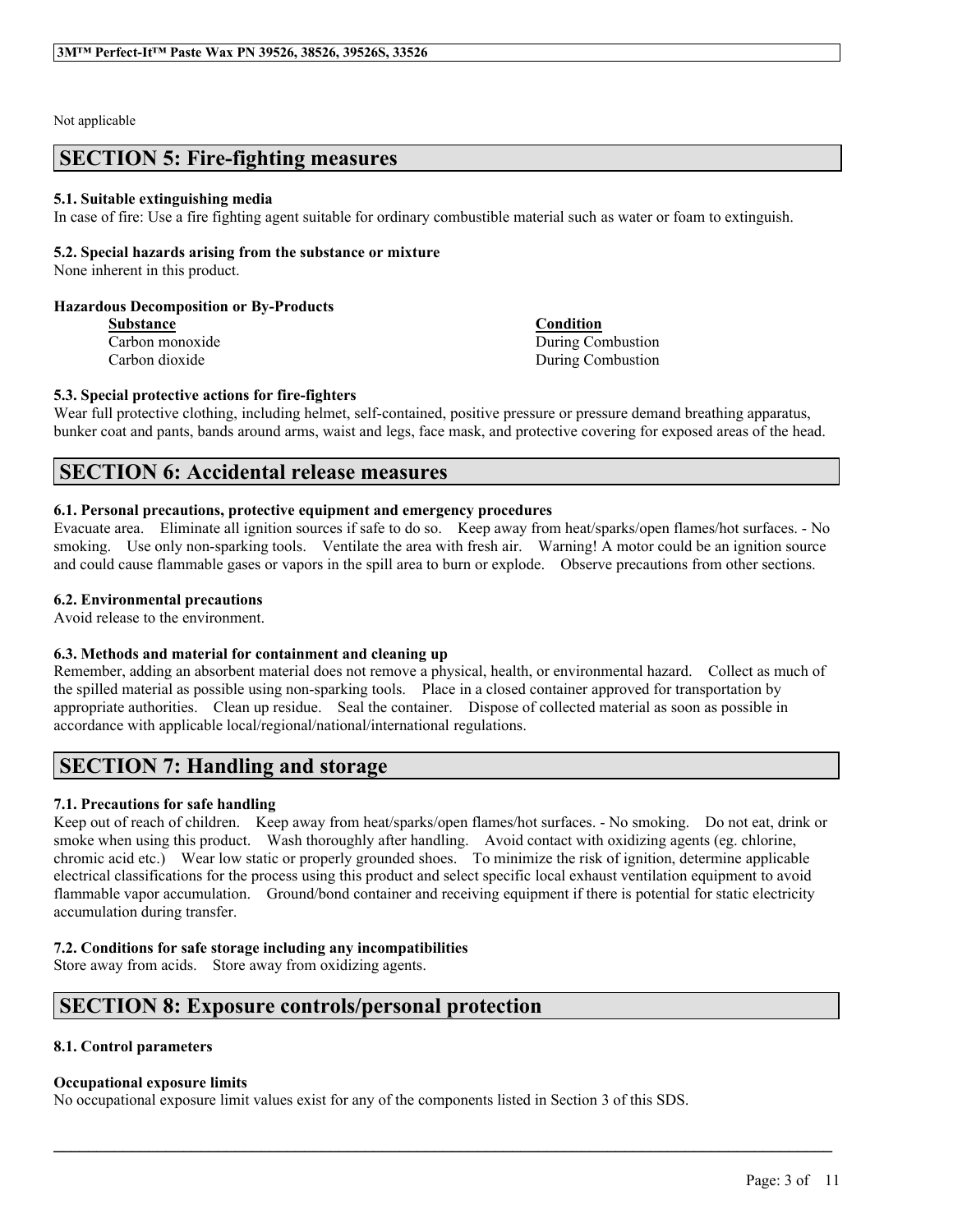## **8.2. Exposure controls**

#### **8.2.1. Engineering controls**

Use explosion-proof ventilation equipment.

# **8.2.2. Personal protective equipment (PPE)**

### **Eye/face protection**

Eye protection not required.

### **Skin/hand protection**

Select and use gloves and/or protective clothing approved to relevant local standards to prevent skin contact based on the results of an exposure assessment. Selection should be based on use factors such as exposure levels, concentration of the substance or mixture, frequency and duration, physical challenges such as temperature extremes, and other use conditions. Consult with your glove and/or protective clothing manufacturer for selection of appropriate compatible gloves/protective clothing. Note: Nitrile gloves may be worn over polymer laminate gloves to improve dexterity. Gloves made from the following material(s) are recommended: Polymer laminate

When only incidental contact is anticipated, alternative glove material(s) may be used. If contact with the glove does occur, remove immediately and replace with a set of new gloves. For incidental contact, gloves made of the following material(s) may be used:Nitrile Rubber

# **Respiratory protection**

None required.

# **SECTION 9: Physical and chemical properties**

# **9.1. Information on basic physical and chemical properties**

| <b>Physical state</b>                                            | Solid                              |  |  |
|------------------------------------------------------------------|------------------------------------|--|--|
| <b>Specific Physical Form:</b>                                   | Paste                              |  |  |
|                                                                  |                                    |  |  |
| Color                                                            | Light Yellow                       |  |  |
| Odor                                                             | Coconut                            |  |  |
| <b>Odor threshold</b>                                            | No Data Available                  |  |  |
| pН                                                               | No Data Available                  |  |  |
| <b>Melting point/Freezing point</b>                              | 95 °C                              |  |  |
| Boiling point/Initial boiling point/Boiling range                | 150 °C                             |  |  |
| <b>Flash Point</b>                                               | 65.6 °C [Details: FLAMMABLE SOLID] |  |  |
| <b>Evaporation rate</b>                                          | [ $RefStd$ : WATER=1]              |  |  |
| Flammable Solid: Category 1.<br><b>Flammability (solid, gas)</b> |                                    |  |  |
| <b>Flammable Limits(LEL)</b><br>No Data Available                |                                    |  |  |
| <b>Flammable Limits(UEL)</b><br>No Data Available                |                                    |  |  |
| <b>Vapor Pressure</b><br>No Data Available                       |                                    |  |  |
| <b>Vapor Density and/or Relative Vapor Density</b>               | $>=1$ [Ref Std:AIR=1]              |  |  |
| <b>Density</b>                                                   | $0.8309$ g/cm3                     |  |  |
| <b>Relative Density</b>                                          | 0.8309<br>$[RefStd:WATER=1]$       |  |  |
| <b>Water solubility</b>                                          | Nil                                |  |  |
| Solubility- non-water                                            | No Data Available                  |  |  |
| Partition coefficient: n-octanol/water                           | No Data Available                  |  |  |
| <b>Autoignition temperature</b>                                  | No Data Available                  |  |  |
| <b>Decomposition temperature</b><br>No Data Available            |                                    |  |  |
| <b>Viscosity/Kinematic Viscosity</b>                             | No Data Available                  |  |  |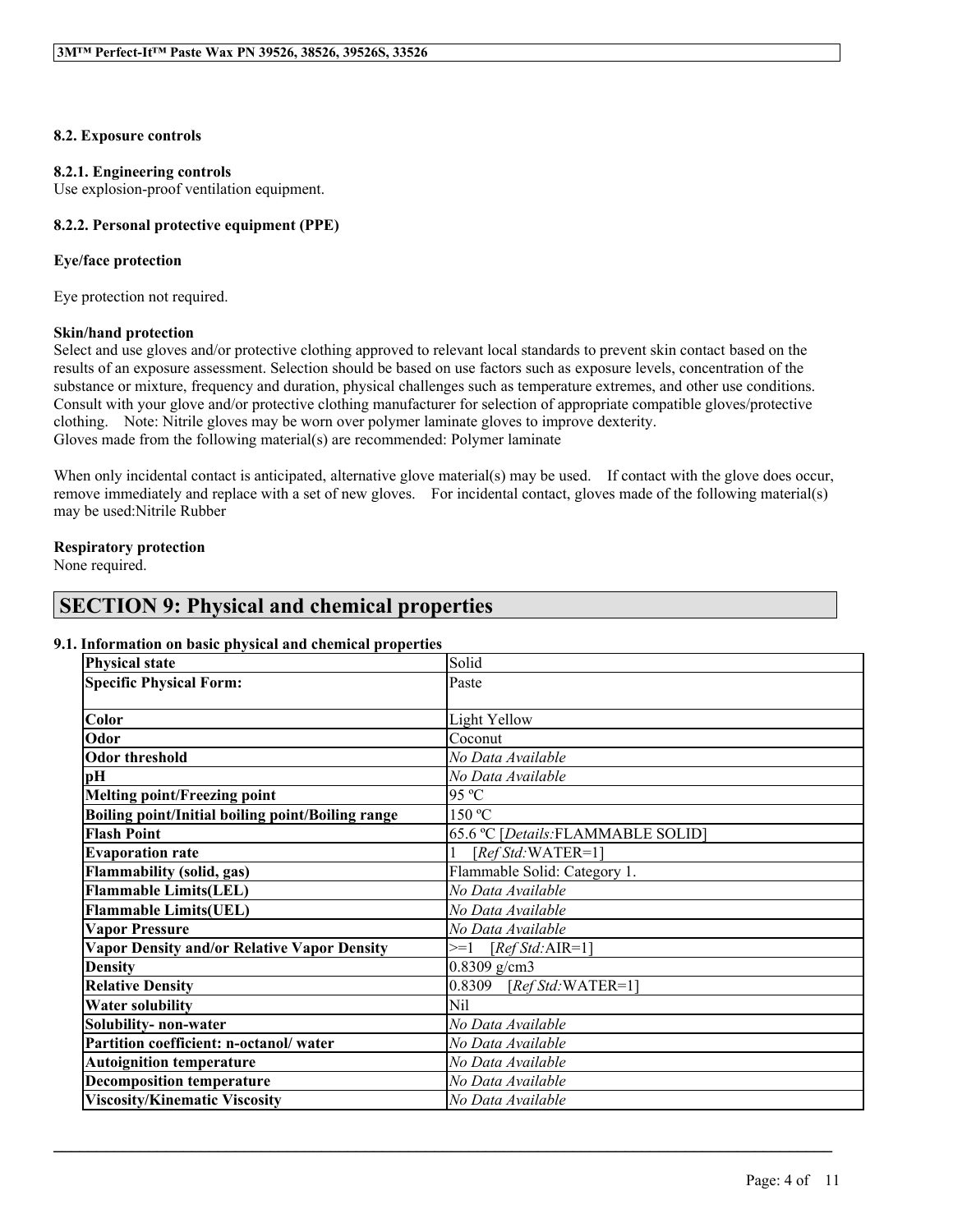| <b>Volatile Organic Compounds</b>         | [563 g/l [ <i>Test Method:</i> calculated SCAQMD rule 443.1]      |
|-------------------------------------------|-------------------------------------------------------------------|
| <b>Volatile Organic Compounds</b>         | [33.8 % weight [ <i>Test Method:calculated per CARB title 2</i> ] |
| <b>Percent volatile</b>                   | $67.7\%$ weight                                                   |
| <b>VOC Less H2O &amp; Exempt Solvents</b> | [563 g/l [Test Method: calculated SCAQMD rule 443.1]              |
| Molecular weight                          | No Data Available                                                 |

#### **Nanoparticles**

This material does not contain nanoparticles.

# **SECTION 10: Stability and reactivity**

#### **10.1. Reactivity**

This material may be reactive with certain agents under certain conditions - see the remaining headings in this section.

### **10.2. Chemical stability**

Stable.

### **10.3. Possibility of hazardous reactions**

Hazardous polymerization will not occur.

**10.4. Conditions to avoid** Sparks and/or flames

### **10.5. Incompatible materials**

Strong oxidizing agents

#### **10.6. Hazardous decomposition products**

**Substance Condition**

None known.

Refer to section 5.2 for hazardous decomposition products during combustion.

# **SECTION 11: Toxicological information**

The information below may not be consistent with the material classification in Section 2 if specific ingredient **classifications are mandated by a competent authority. In addition, toxicological data on ingredients may not be** reflected in the material classification and/or the signs and symptoms of exposure, because an ingredient may be present below the threshold for labeling, an ingredient may not be available for exposure, or the data may not be **relevant to the material as a whole.**

**11.1. Information on Toxicological effects**

**Signs and Symptoms of Exposure**

Based on test data and/or information on the components, this material may produce the following health effects:

 $\mathcal{L}_\mathcal{L} = \mathcal{L}_\mathcal{L} = \mathcal{L}_\mathcal{L} = \mathcal{L}_\mathcal{L} = \mathcal{L}_\mathcal{L} = \mathcal{L}_\mathcal{L} = \mathcal{L}_\mathcal{L} = \mathcal{L}_\mathcal{L} = \mathcal{L}_\mathcal{L} = \mathcal{L}_\mathcal{L} = \mathcal{L}_\mathcal{L} = \mathcal{L}_\mathcal{L} = \mathcal{L}_\mathcal{L} = \mathcal{L}_\mathcal{L} = \mathcal{L}_\mathcal{L} = \mathcal{L}_\mathcal{L} = \mathcal{L}_\mathcal{L}$ 

#### **Inhalation:**

No known health effects.

#### **Skin Contact:**

Mild Skin Irritation: Signs/symptoms may include localized redness, swelling, itching, and dryness.

# **Eye Contact:**

Contact with the eyes during product use is not expected to result in significant irritation.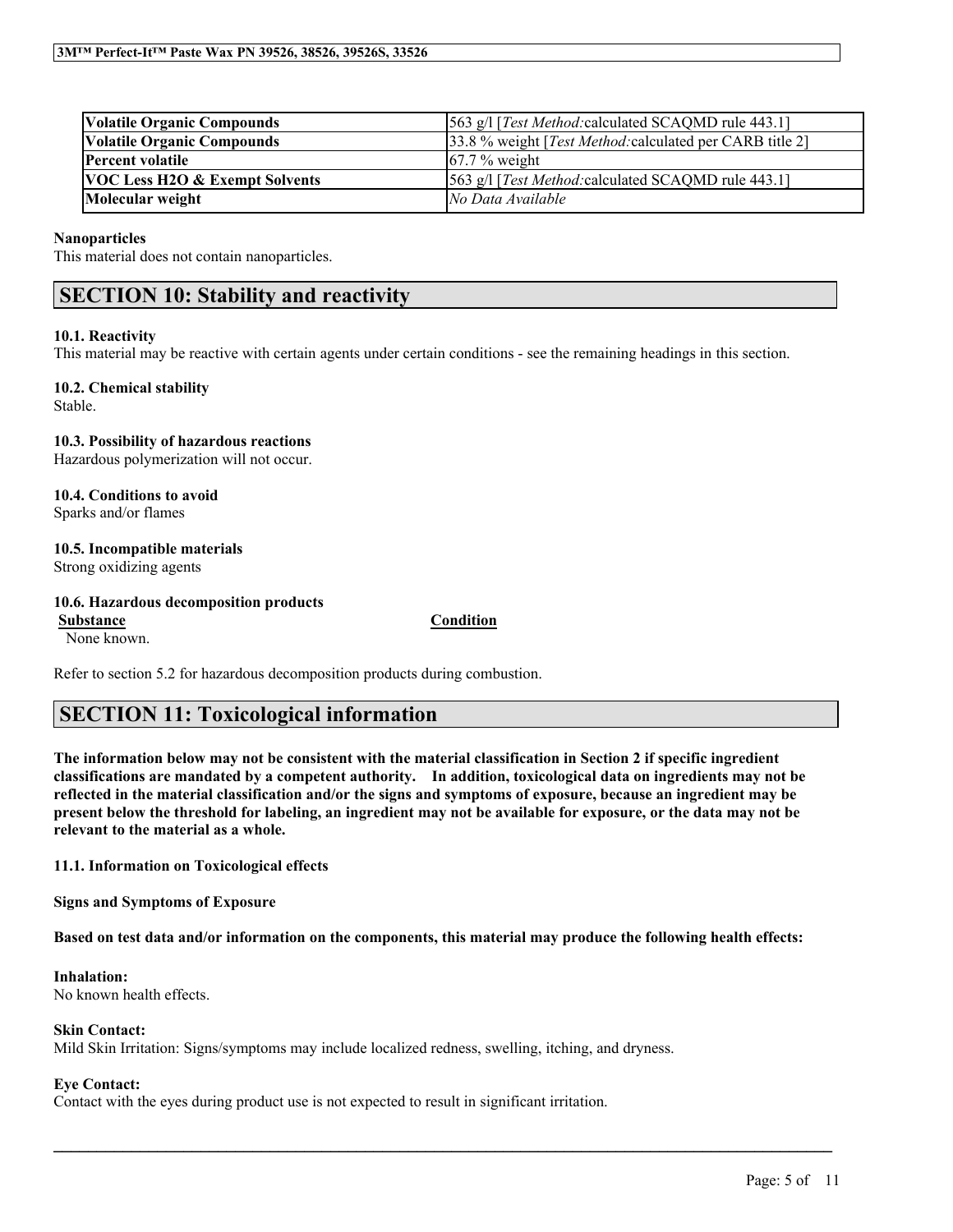## **Ingestion:**

No known health effects.

### **Toxicological Data**

If a component is disclosed in section 3 but does not appear in a table below, either no data are available for that endpoint or the data are not sufficient for classification.

# **Acute Toxicity**

| Name                                     | Route       | <b>Species</b> | Value                                             |
|------------------------------------------|-------------|----------------|---------------------------------------------------|
| Overall product                          | Ingestion   |                | No data available; calculated $ATE > 5,000$ mg/kg |
| HYDROTREATED HEAVY NAPHTHA (PETROLEUM)   | Inhalation- | Professio      | LC50 estimated to be $20 - 50$ mg/l               |
|                                          | Vapor       | nal            |                                                   |
|                                          |             | judgeme        |                                                   |
|                                          |             | nt             |                                                   |
| HYDROTREATED LIGHT PETROLEUM DISTILLATES | Inhalation- | Professio      | LC50 estimated to be $20 - 50$ mg/l               |
|                                          | Vapor       | nal            |                                                   |
|                                          |             | judgeme        |                                                   |
|                                          |             | nt             |                                                   |
| HYDROTREATED HEAVY NAPHTHA (PETROLEUM)   | Dermal      | Rabbit         | $LD50 > 5,000$ mg/kg                              |
| HYDROTREATED LIGHT PETROLEUM DISTILLATES | Dermal      | Rabbit         | $LD50 > 5,000$ mg/kg                              |
| HYDROTREATED HEAVY NAPHTHA (PETROLEUM)   | Ingestion   | Rat            | $LD50 > 5,000$ mg/kg                              |
| HYDROTREATED LIGHT PETROLEUM DISTILLATES | Ingestion   | Rat            | $LD50 > 5,000$ mg/kg                              |
| Carnauba Wax                             | Dermal      |                | LD50 estimated to be $> 5,000$ mg/kg              |
| Carnauba Wax                             | Ingestion   | Rat            | $LD50 > 8,800$ mg/kg                              |
| Siloxanes And Silicones, Di-Me           | Dermal      | Rabbit         | $LD50 > 19,400$ mg/kg                             |
| Siloxanes And Silicones, Di-Me           | Ingestion   | Rat            | $LD50 > 17,000$ mg/kg                             |
| Montan Wax                               | Dermal      | Rat            | $LD50 > 2,000$ mg/kg                              |
| Montan Wax                               | Ingestion   | Rat            | $LD50 > 15,000$ mg/kg                             |

 $ATE = acute$  toxicity estimate

### **Skin Corrosion/Irritation**

| Name                                     | <b>Species</b> | Value                     |
|------------------------------------------|----------------|---------------------------|
|                                          |                |                           |
| HYDROTREATED HEAVY NAPHTHA (PETROLEUM)   | Rabbit         | Mild irritant             |
| HYDROTREATED LIGHT PETROLEUM DISTILLATES | Rabbit         | Mild irritant             |
| Carnauba Wax                             | Professio      | No significant irritation |
|                                          | nal            |                           |
|                                          | judgemen       |                           |
|                                          |                |                           |
| Siloxanes And Silicones, Di-Me           | Rabbit         | No significant irritation |
| Montan Wax                               | Rabbit         | No significant irritation |

### **Serious Eye Damage/Irritation**

| Name                                     | <b>Species</b> | Value                     |
|------------------------------------------|----------------|---------------------------|
|                                          |                |                           |
| HYDROTREATED HEAVY NAPHTHA (PETROLEUM)   | Rabbit         | Mild irritant             |
| HYDROTREATED LIGHT PETROLEUM DISTILLATES | Rabbit         | Mild irritant             |
| Carnauba Wax                             | Professio      | No significant irritation |
|                                          | nal            |                           |
|                                          | judgemen       |                           |
|                                          |                |                           |
| Siloxanes And Silicones, Di-Me           | Rabbit         | No significant irritation |
| Montan Wax                               | Rabbit         | No significant irritation |

# **Sensitization:**

# **Skin Sensitization**

| <b>Name</b>                            | <b>Species</b> | Value          |
|----------------------------------------|----------------|----------------|
| HYDROTREATED HEAVY NAPHTHA (PETROLEUM) | Guinea<br>pig  | Not classified |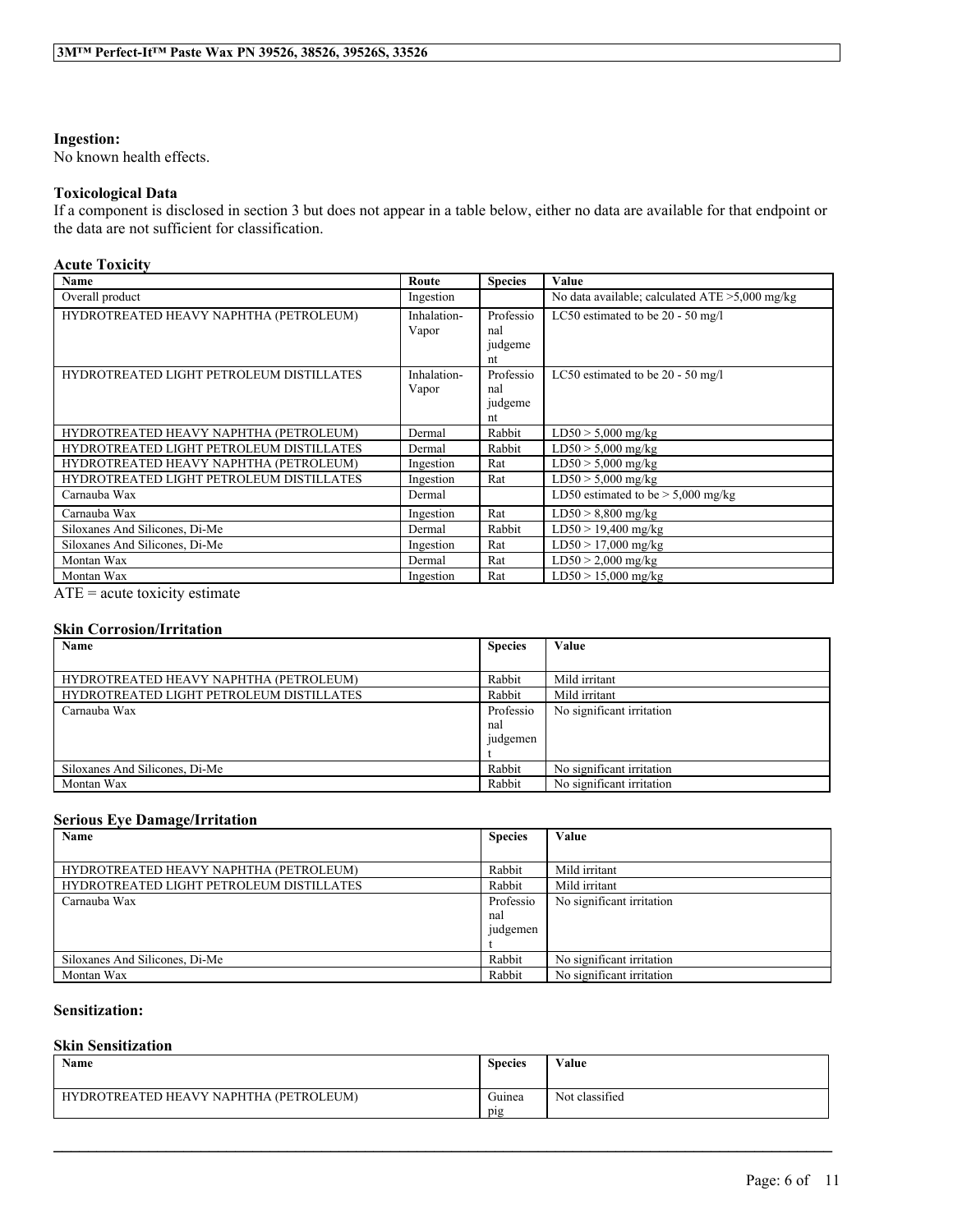| ' PETROLEUM DISTILL <i>A</i><br>LIGHT<br><b>ATES</b><br><b>HYDROTREATED L</b> | $\tilde{\phantom{a}}$<br>Guinea<br>D12 | $\sim$ $\sim$<br>Not classified  |
|-------------------------------------------------------------------------------|----------------------------------------|----------------------------------|
| Wax<br>Montan                                                                 | Mouse                                  | $\cdot$ $\sim$<br>Not classified |

### **Respiratory Sensitization**

For the component/components, either no data are currently available or the data are not sufficient for classification.

# **Germ Cell Mutagenicity**

| Name                                            | Route    | Value         |
|-------------------------------------------------|----------|---------------|
|                                                 |          |               |
| HYDROTREATED HEAVY NAPHTHA (PETROLEUM)          | In Vitro | Not mutagenic |
| HYDROTREATED HEAVY NAPHTHA (PETROLEUM)          | In vivo  | Not mutagenic |
| <b>HYDROTREATED LIGHT PETROLEUM DISTILLATES</b> | In Vitro | Not mutagenic |
| <b>HYDROTREATED LIGHT PETROLEUM DISTILLATES</b> | In vivo  | Not mutagenic |
| Montan Wax                                      | In Vitro | Not mutagenic |

### **Carcinogenicity**

| Name                                     | Route     | Species   | Value            |
|------------------------------------------|-----------|-----------|------------------|
| HYDROTREATED HEAVY NAPHTHA (PETROLEUM)   | Not       | Not       | Not carcinogenic |
|                                          | Specified | available |                  |
| HYDROTREATED LIGHT PETROLEUM DISTILLATES | Not       | Not.      | Not carcinogenic |
|                                          | Specified | available |                  |

### **Reproductive Toxicity**

### **Reproductive and/or Developmental Effects**

| Name                                      | Route                   | Value                                  | <b>Species</b> | <b>Test Result</b>            | <b>Exposure</b>                   |
|-------------------------------------------|-------------------------|----------------------------------------|----------------|-------------------------------|-----------------------------------|
| HYDROTREATED HEAVY NAPHTHA                | Not                     | Not classified for female reproduction | Rat            | <b>NOAEL Not</b><br>available | <b>Duration</b><br>premating $\&$ |
| (PETROLEUM)                               | Specified               |                                        |                |                               | during<br>gestation               |
| HYDROTREATED HEAVY NAPHTHA                | Not                     | Not classified for male reproduction   | Rat            | <b>NOAEL Not</b><br>available | 28 days                           |
| (PETROLEUM)<br>HYDROTREATED HEAVY NAPHTHA | Specified<br><b>Not</b> | Not classified for development         | Rat            | <b>NOAEL Not</b>              | during                            |
| (PETROLEUM)                               | Specified               |                                        |                | available                     | gestation                         |
| HYDROTREATED LIGHT PETROLEUM              | Not                     | Not classified for female reproduction | Rat            | <b>NOAEL Not</b>              | generation                        |
| <b>DISTILLATES</b>                        | Specified               |                                        |                | available                     |                                   |
| HYDROTREATED LIGHT PETROLEUM              | Not                     | Not classified for male reproduction   | Rat            | <b>NOAEL Not</b>              | 1 generation                      |
| <b>DISTILLATES</b>                        | Specified               |                                        |                | available                     |                                   |
| HYDROTREATED LIGHT PETROLEUM              | Not                     | Not classified for development         | Rat            | <b>NOAEL Not</b>              | 1 generation                      |
| <b>DISTILLATES</b>                        | Specified               |                                        |                | available                     |                                   |
| Montan Wax                                | Ingestion               | Not classified for female reproduction | Rat            | <b>NOAEL</b>                  | premating                         |
|                                           |                         |                                        |                | 1,000                         | into lactation                    |
|                                           |                         |                                        |                | mg/kg/day                     |                                   |
| Montan Wax                                | Ingestion               | Not classified for male reproduction   | Rat            | <b>NOAEL</b>                  | 28 days                           |
|                                           |                         |                                        |                | 1,000                         |                                   |
|                                           |                         |                                        |                | mg/kg/day                     |                                   |
| Montan Wax                                | Ingestion               | Not classified for development         | Rat            | <b>NOAEL</b>                  | premating                         |
|                                           |                         |                                        |                | 1,000                         | into lactation                    |
|                                           |                         |                                        |                | mg/kg/day                     |                                   |

## **Target Organ(s)**

## **Specific Target Organ Toxicity - single exposure**

For the component/components, either no data are currently available or the data are not sufficient for classification.

## **Specific Target Organ Toxicity - repeated exposure**

For the component/components, either no data are currently available or the data are not sufficient for classification.

# **Aspiration Hazard**

| hazaro h |
|----------|
|          |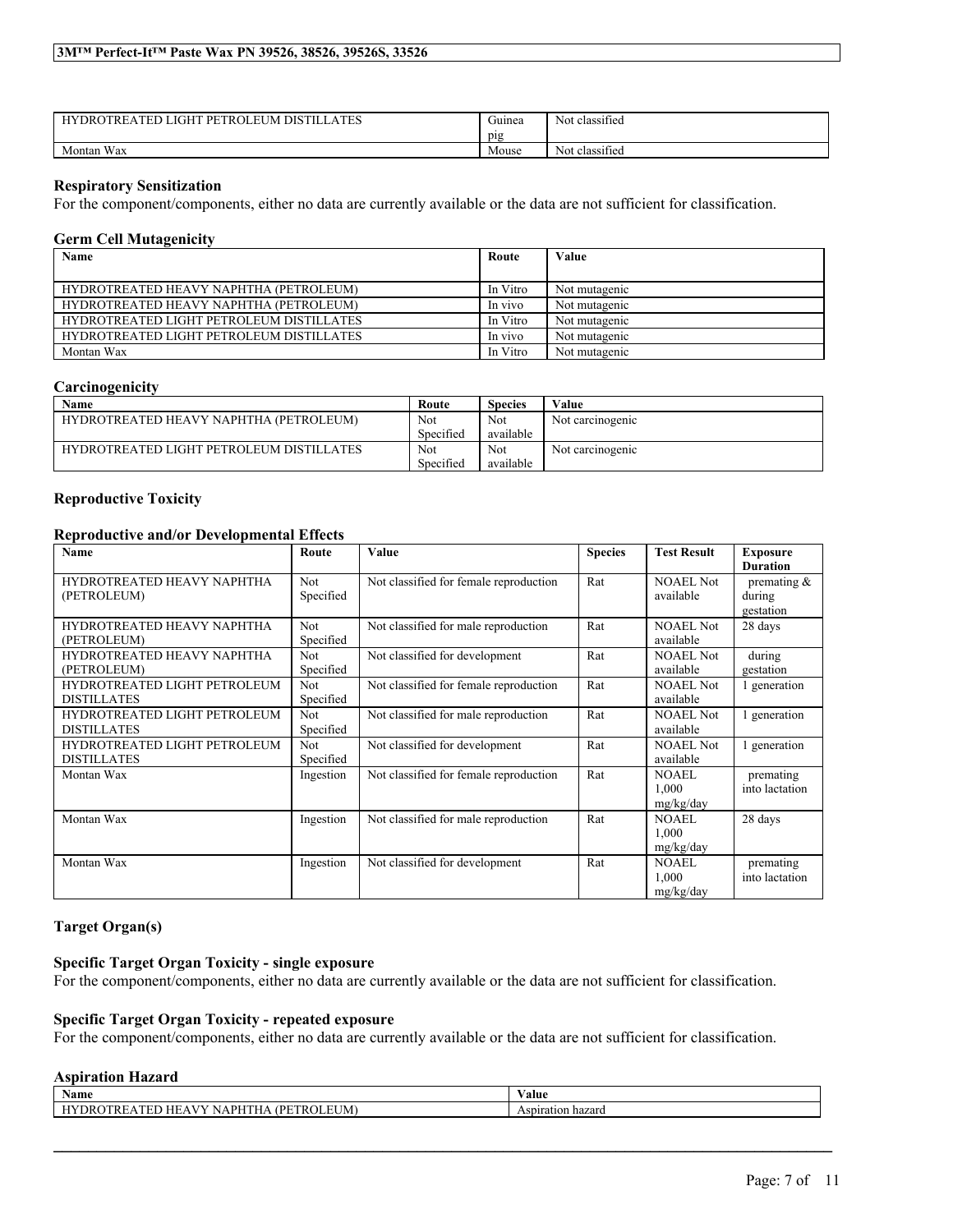| 3MTM Perfect-It <sup>TM</sup> Paste Wax PN 39526, 38526, 39526S, 33526 |  |
|------------------------------------------------------------------------|--|
|                                                                        |  |

HYDROTREATED LIGHT PETROLEUM DISTILLATES Aspiration hazard

Please contact the address or phone number listed on the first page of the SDS for additional toxicological information **on this material and/or its components.**

# **SECTION 12: Ecological information**

The information below may not be consistent with the material classification in Section 2 if specific ingredient **classifications are mandated by a competent authority. Additional information leading to material classification in** Section 2 is available upon request. In addition, environmental fate and effects data on ingredients may not be reflected in this section because an ingredient is present below the threshold for labeling, an ingredient is not expected to be available for exposure, or the data is considered not relevant to the material as a whole.

# **12.1. Toxicity**

# **Acute aquatic hazard:**

Not acutely toxic to aquatic life by GHS criteria.

# **Chronic aquatic hazard:**

Not chronically toxic to aquatic life by GHS criteria.

No product test data available

| <b>Material</b>             | $\text{Cas}\;#$ | Organism                   | <b>Type</b>  | <b>Exposure</b> | <b>Test Endpoint Test Result</b> |                       |
|-----------------------------|-----------------|----------------------------|--------------|-----------------|----------------------------------|-----------------------|
| <b>HYDROTREA</b> 64742-48-9 |                 | Green Algae                | Estimated    | 72 hours        | <b>EL50</b>                      | $>1,000 \text{ mg/l}$ |
| <b>TED HEAVY</b>            |                 |                            |              |                 |                                  |                       |
| <b>NAPHTHA</b>              |                 |                            |              |                 |                                  |                       |
| (PETROLEUM                  |                 |                            |              |                 |                                  |                       |
|                             |                 |                            |              |                 |                                  |                       |
| <b>HYDROTREA</b> 64742-48-9 |                 | Rainbow Trout Estimated    |              | 96 hours        | LL50                             | $>1,000 \text{ mg/l}$ |
| <b>TED HEAVY</b>            |                 |                            |              |                 |                                  |                       |
| <b>NAPHTHA</b>              |                 |                            |              |                 |                                  |                       |
| (PETROLEUM                  |                 |                            |              |                 |                                  |                       |
|                             |                 |                            |              |                 |                                  |                       |
| <b>HYDROTREA</b> 64742-48-9 |                 | Water flea                 | Estimated    | 48 hours        | <b>EL50</b>                      | $>1,000 \text{ mg/l}$ |
| <b>TED HEAVY</b>            |                 |                            |              |                 |                                  |                       |
| <b>NAPHTHA</b>              |                 |                            |              |                 |                                  |                       |
| (PETROLEUM                  |                 |                            |              |                 |                                  |                       |
|                             |                 |                            |              |                 |                                  |                       |
| <b>HYDROTREA</b> 64742-48-9 |                 | Green Algae                | Estimated    | 72 hours        | <b>NOEL</b>                      | $1,000 \text{ mg/l}$  |
| <b>TED HEAVY</b>            |                 |                            |              |                 |                                  |                       |
| <b>NAPHTHA</b>              |                 |                            |              |                 |                                  |                       |
| (PETROLEUM                  |                 |                            |              |                 |                                  |                       |
|                             |                 |                            |              |                 |                                  |                       |
| <b>HYDROTREA</b> 64742-48-9 |                 | Water flea                 | Estimated    | 21 days         | <b>NOEL</b>                      | $>1$ mg/l             |
| <b>TED HEAVY</b>            |                 |                            |              |                 |                                  |                       |
| <b>NAPHTHA</b>              |                 |                            |              |                 |                                  |                       |
| (PETROLEUM)                 |                 |                            |              |                 |                                  |                       |
|                             |                 |                            |              |                 |                                  |                       |
| <b>HYDROTREA</b> 64742-47-8 |                 | Green Algae                | Experimental | 72 hours        | EL50                             | $>1,000 \text{ mg/l}$ |
| <b>TED LIGHT</b>            |                 |                            |              |                 |                                  |                       |
| PETROLEUM                   |                 |                            |              |                 |                                  |                       |
| <b>DISTILLATES</b>          |                 |                            |              |                 |                                  |                       |
| <b>HYDROTREA</b> 64742-47-8 |                 | Rainbow Trout Experimental |              | 96 hours        | LL50                             | $>1,000 \text{ mg/l}$ |
| <b>TED LIGHT</b>            |                 |                            |              |                 |                                  |                       |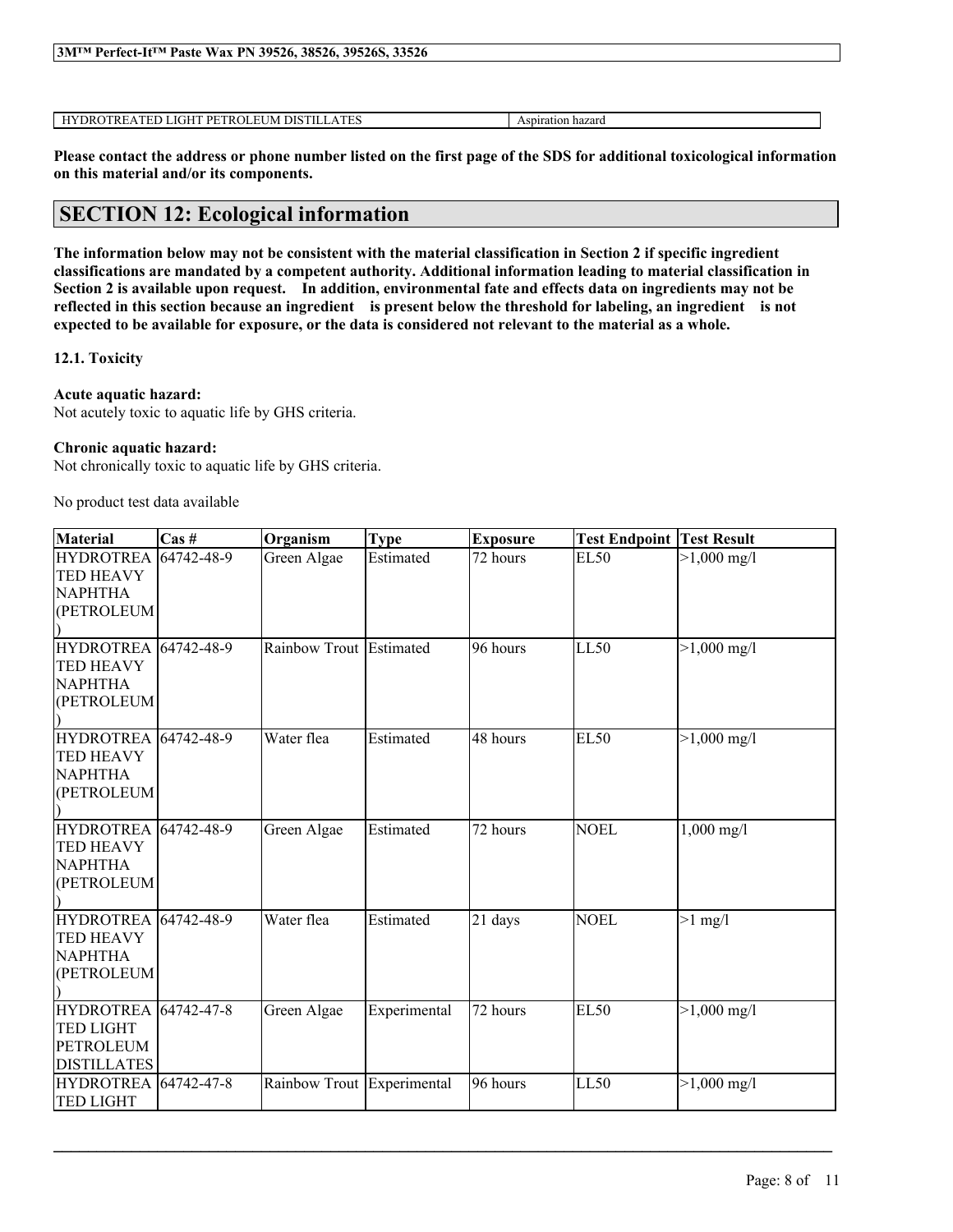| <b>PETROLEUM</b>            |                     |             |                  |          |             |                      |
|-----------------------------|---------------------|-------------|------------------|----------|-------------|----------------------|
| <b>DISTILLATES</b>          |                     |             |                  |          |             |                      |
| <b>HYDROTREA</b> 64742-47-8 |                     | Water flea  | Experimental     | 48 hours | <b>EL50</b> | $>1,000$ mg/l        |
| <b>TED LIGHT</b>            |                     |             |                  |          |             |                      |
| <b>PETROLEUM</b>            |                     |             |                  |          |             |                      |
| <b>DISTILLATES</b>          |                     |             |                  |          |             |                      |
| <b>HYDROTREA</b> 64742-47-8 |                     | Green Algae | Experimental     | 72 hours | <b>NOEL</b> | $1,000 \text{ mg}/1$ |
| <b>TED LIGHT</b>            |                     |             |                  |          |             |                      |
| <b>PETROLEUM</b>            |                     |             |                  |          |             |                      |
| <b>DISTILLATES</b>          |                     |             |                  |          |             |                      |
| Carnauba Wax 8015-86-9      |                     |             | Data not         |          |             | N/A                  |
|                             |                     |             | available or     |          |             |                      |
|                             |                     |             | insufficient for |          |             |                      |
|                             |                     |             | classification   |          |             |                      |
| Siloxanes And               | 63148-62-9          |             | Data not         |          |             | N/A                  |
| Silicones, Di-              |                     |             | available or     |          |             |                      |
| Me                          |                     |             | insufficient for |          |             |                      |
|                             |                     |             | classification   |          |             |                      |
| Montan Wax                  | 68476-03-9          | Anaerobic   | Experimental     | 24 hours | <b>NOEC</b> | $2,500$ mg/l         |
|                             |                     | sludge      |                  |          |             |                      |
| Montan Wax                  | 68476-03-9          | Zebra Fish  | Experimental     | 96 hours | LC50        | $>500$ mg/l          |
| Silane Polymer              | <b>Trade Secret</b> |             | Data not         |          |             | N/A                  |
| with Siloxanes              |                     |             | available or     |          |             |                      |
|                             |                     |             | insufficient for |          |             |                      |
|                             |                     |             | classification   |          |             |                      |

# **12.2. Persistence and degradability**

| <b>Material</b>             | CAS No.             | <b>Test Type</b> | <b>Duration</b> | <b>Study Type</b>             | <b>Test Result</b> | Protocol                 |
|-----------------------------|---------------------|------------------|-----------------|-------------------------------|--------------------|--------------------------|
| <b>HYDROTREA</b> 64742-48-9 |                     | Estimated        | 28 days         | Biological                    | 31.3%              | <b>OECD 301F -</b>       |
| TED HEAVY                   |                     | Biodegradation   |                 | Oxygen                        | <b>BOD/ThBOD</b>   | Manometric Respiro       |
| <b>NAPHTHA</b>              |                     |                  |                 | Demand                        |                    |                          |
| (PETROLEUM)                 |                     |                  |                 |                               |                    |                          |
|                             |                     |                  |                 |                               |                    |                          |
| <b>HYDROTREA</b> 64742-47-8 |                     | Estimated        | 28 days         | Biological                    | 69 %               | <b>OECD 301F -</b>       |
| <b>TED LIGHT</b>            |                     | Biodegradation   |                 | Oxygen                        | <b>BOD/ThBOD</b>   | Manometric Respiro       |
| <b>PETROLEUM</b>            |                     |                  |                 | Demand                        |                    |                          |
| <b>DISTILLATES</b>          |                     |                  |                 |                               |                    |                          |
| Carnauba Wax 8015-86-9      |                     | Estimated        | 28 days         | Carbon dioxide $ 96\%$ weight |                    | OECD 301B - Mod.         |
|                             |                     | Biodegradation   |                 | evolution                     |                    | Sturm or CO <sub>2</sub> |
| Siloxanes And               | 63148-62-9          | Data not         |                 |                               | N/A                |                          |
| Silicones, Di-              |                     | availbl-         |                 |                               |                    |                          |
| Me                          |                     | insufficient     |                 |                               |                    |                          |
| Montan Wax                  | 68476-03-9          | Data not         |                 |                               | N/A                |                          |
|                             |                     | availbl-         |                 |                               |                    |                          |
|                             |                     | insufficient     |                 |                               |                    |                          |
| Silane Polymer              | <b>Trade Secret</b> | Data not         |                 |                               | N/A                |                          |
| with Siloxanes              |                     | availbl-         |                 |                               |                    |                          |
|                             |                     | insufficient     |                 |                               |                    |                          |

# **12.3. Bioaccumulative potential**

| <b>Material</b>              | <b>CAS No.</b> | Test Type     | Duration | <b>Study Type</b> | <b>Test Result</b> | <b>Protocol</b> |
|------------------------------|----------------|---------------|----------|-------------------|--------------------|-----------------|
| <b>HYDROTREA</b> 164742-48-9 |                | Data not      | N/A      | N/A               | N/A                | N/A             |
| <b>TED HEAVY</b>             |                | lavailable or |          |                   |                    |                 |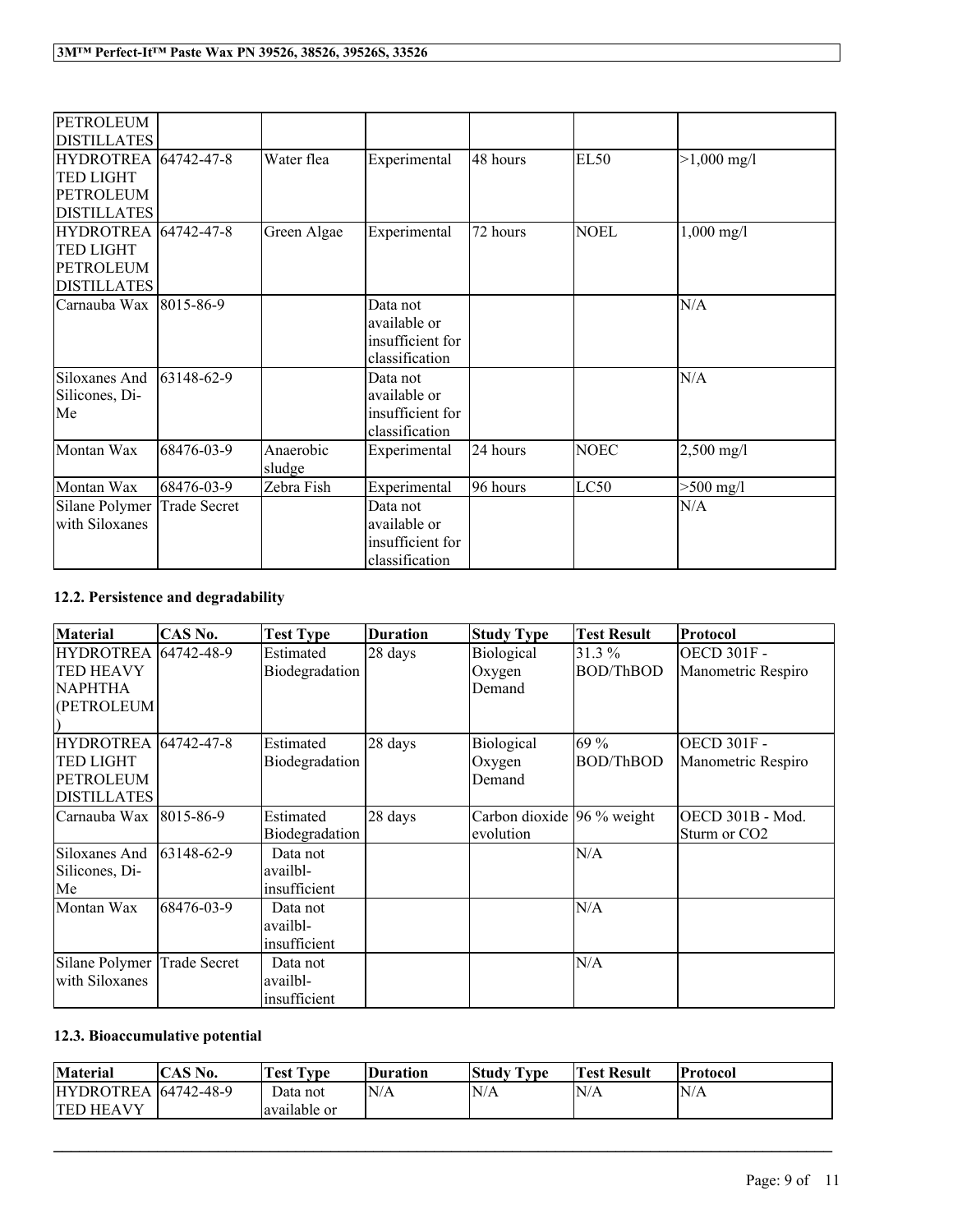| <b>NAPHTHA</b><br>(PETROLEUM                                                       |                | insufficient for<br>classification                             |     |                                |     |                                        |
|------------------------------------------------------------------------------------|----------------|----------------------------------------------------------------|-----|--------------------------------|-----|----------------------------------------|
| <b>HYDROTREA 64742-47-8</b><br>TED LIGHT<br><b>PETROLEUM</b><br><b>DISTILLATES</b> |                | Data not<br>available or<br>insufficient for<br>classification | N/A | N/A                            | N/A | N/A                                    |
| Carnauba Wax                                                                       | 8015-86-9      | Estimated<br><b>Bioconcentrati</b><br>lon.                     |     | Bioaccumulatio 7.4<br>n Factor |     | Est: Bioconcentration<br><i>factor</i> |
| Siloxanes And<br>Silicones, Di-<br>Me                                              | $ 63148-62-9 $ | Data not<br>available or<br>insufficient for<br>classification | N/A | N/A                            | N/A | N/A                                    |
| Montan Wax                                                                         | 68476-03-9     | Data not<br>available or<br>insufficient for<br>classification | N/A | N/A                            | N/A | N/A                                    |
| Silane Polymer<br>with Siloxanes                                                   | Trade Secret   | Data not<br>available or<br>insufficient for<br>classification | N/A | N/A                            | N/A | N/A                                    |

### **12.4. Mobility in soil**

Please contact manufacturer for more details

# **12.5 Other adverse effects**

No information available

# **SECTION 13: Disposal considerations**

# **13.1. Disposal methods**

Dispose of contents/ container in accordance with the local/regional/national/international regulations.

Incinerate in a permitted waste incineration facility. As a disposal alternative, utilize an acceptable permitted waste disposal facility. Empty drums/barrels/containers used for transporting and handling hazardous chemicals (chemical substances/mixtures/preparations classified as Hazardous as per applicable regulations) shall be considered, stored, treated & disposed of as hazardous wastes unless otherwise defined by applicable waste regulations. Consult with the respective regulating authorities to determine the available treatment and disposal facilities.

# **SECTION 14: Transport Information**

#### **Local Regulations**

**Land Transport:** In accordance with Director General of Land Transportation Decree No. SK.725/AJ.302/DRJD/2004 which refer to UN Standard.

**Sea Transport:** In accordance with Minister of Transportation Decree No. KM 2/2010 which refer to IMDG Code Standard.

 $\mathcal{L}_\mathcal{L} = \mathcal{L}_\mathcal{L} = \mathcal{L}_\mathcal{L} = \mathcal{L}_\mathcal{L} = \mathcal{L}_\mathcal{L} = \mathcal{L}_\mathcal{L} = \mathcal{L}_\mathcal{L} = \mathcal{L}_\mathcal{L} = \mathcal{L}_\mathcal{L} = \mathcal{L}_\mathcal{L} = \mathcal{L}_\mathcal{L} = \mathcal{L}_\mathcal{L} = \mathcal{L}_\mathcal{L} = \mathcal{L}_\mathcal{L} = \mathcal{L}_\mathcal{L} = \mathcal{L}_\mathcal{L} = \mathcal{L}_\mathcal{L}$ 

# **International Regulations**

**UN No.:** UN1325 **UN Proper Shipping Name:** FLAMMABLE SOLID, ORGANIC, N.O.S. **Transportation Class (IMO):** 4.1 **Transportation Class (IATA):** 4.1 **Packing Group:** II